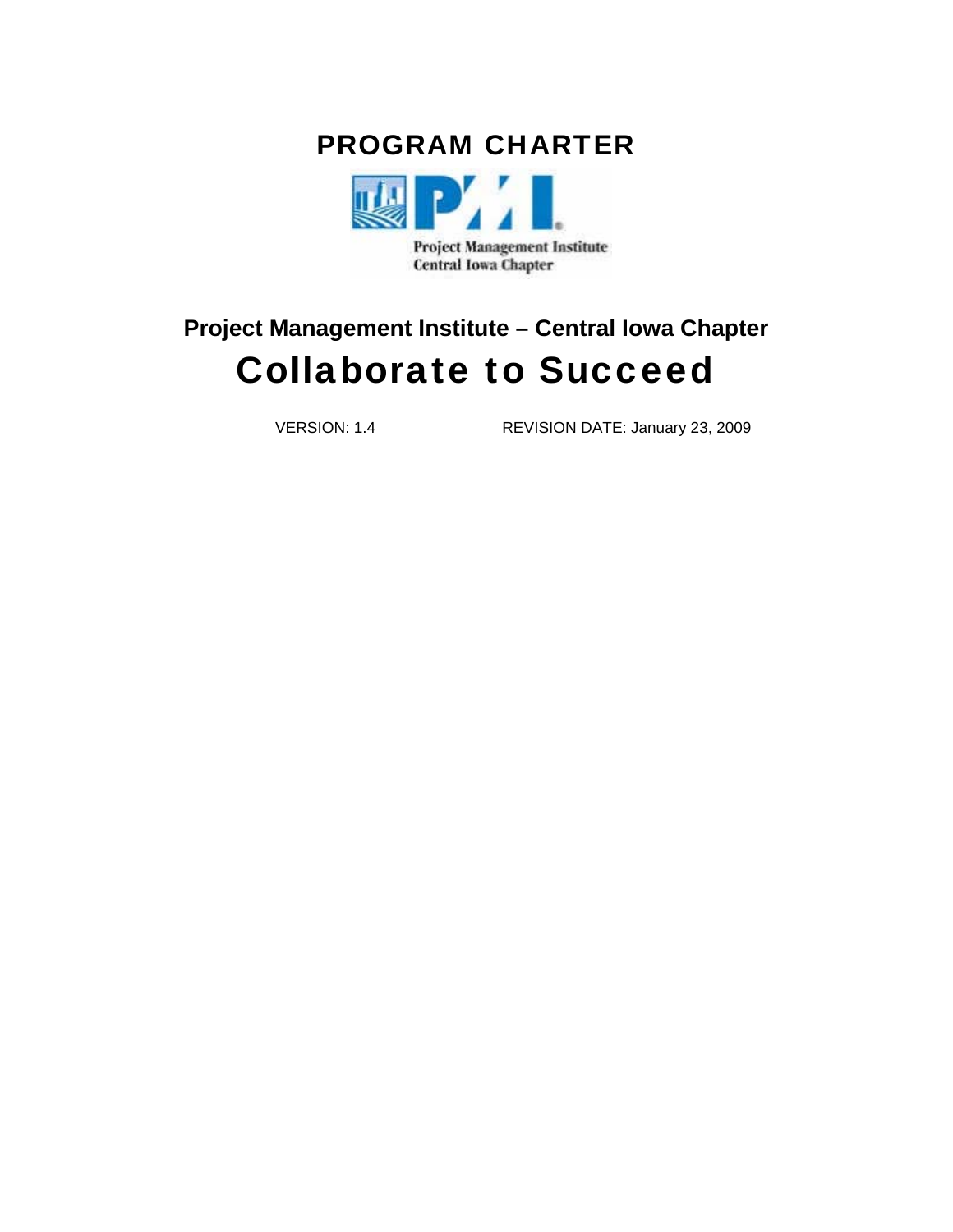## **Contents**

| Section 1. |                                                |
|------------|------------------------------------------------|
| 1.1        |                                                |
| 1.2        |                                                |
| 1.3        |                                                |
| 1.4        |                                                |
| 1.5        |                                                |
| 1.6        |                                                |
| 1.7        |                                                |
| Section 2. |                                                |
| 2.1        |                                                |
| 2.2        |                                                |
| 2.3        |                                                |
| Section 3. |                                                |
| 3.1        | Program Structure Error! Bookmark not defined. |
| 3.2        |                                                |
| 3.3        |                                                |
| Section 4. |                                                |
| Section 5. |                                                |
| Section 6. |                                                |

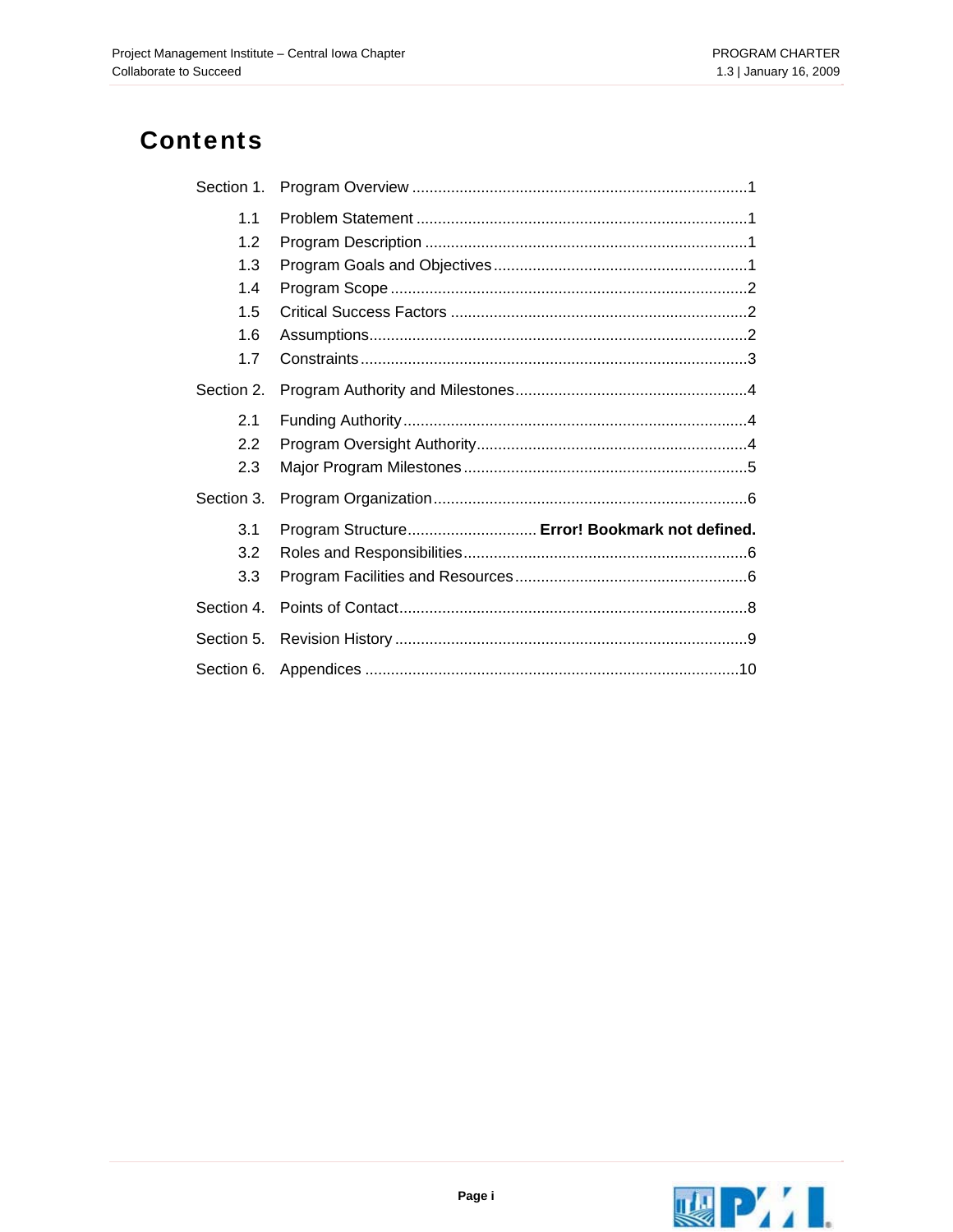### <span id="page-2-0"></span>Section 1. Program Overview

### **1.1 Problem Statement**

PMI-CIC recognizes a need to engage our members, reach out to our community, and grow our membership. These issues have been documented in the 2008 SWOT performed by the PMI-CIC strategic planning committee.

### **1.2 Program Description**

Collaborate to Succeed will address the business problem by:

- Creating a very visible project management program with local non-profits / charities.
- Sponsoring PMI-CIC project managers in managing non-profit / charity projects.
- Engaging sponsorship from involved project manager's school or place of employment.
- Reaching out to non-profits and charity project managers.

This will be accomplished by hosting a program sponsored and organized by PMI-CIC where a limited number of PMs from either companies or schools pair with non-profit / charity organizations to manage projects pro bono.

An end of year celebration will be held where we will contribute funds to all charities and provide recognition to projects and volunteers.

This Collaborate to Succeed program is, in essence, a pilot for a long term continuous activity within PMI-CIC. The program is not only the PMs involvement in the charity's project(s), but also the hosting, sponsoring, publicizing, marketing and general infrastructure of the Collaborate to Succeed program.

The 2009 program is a pilot. Part of the program is giving consideration to making this an ongoing annual event / competition. The expectation is that the PMI-CIC Board of Directors will either scrap the idea or charter a perpetual committee for subsequent years.

### **1.3 Program Goals and Objectives**

Business Goals / Objectives:

- Increase membership engagement measured by:
	- o 10% increase in monthly meeting attendance (average of 2009 compared to average of 2008)
	- o 10% increase in volunteer count (average of 2009 compared to average of 2008)
- Increase our visibility in our community measured by:
	- o 2 newspaper articles about PMI-CIC

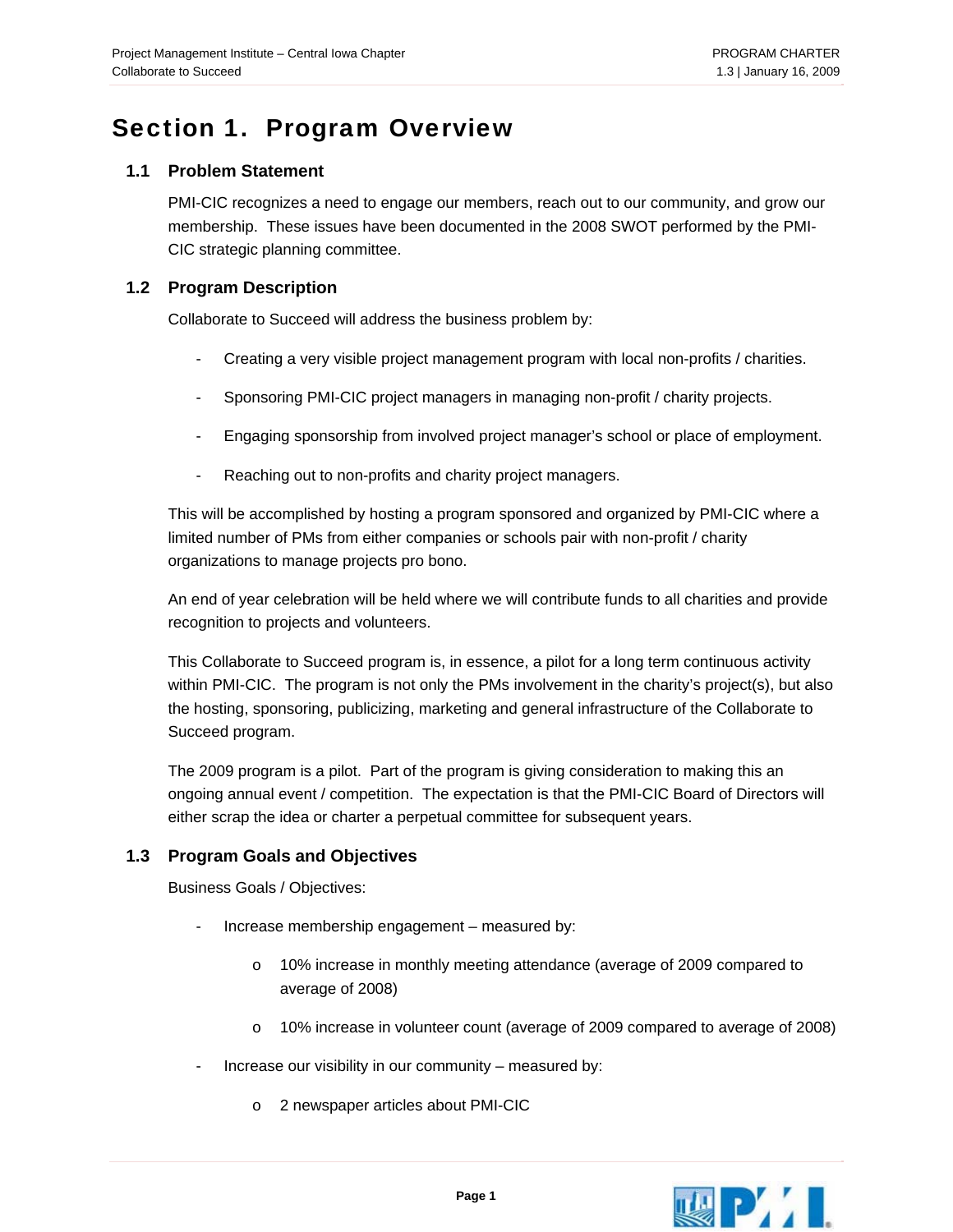### <span id="page-3-0"></span>**1.4 Program Scope**

#### **Program Includes**

Sponsoring, hosting, and organizing a program of project managers managing non-profit / charity projects.

Working with involved non-profits / charities to support project success.

Marketing the program and managing communications to the community.

Encouraging and obtaining company sponsorship of the competition.

Marketing the competition to our membership and prospective members.

Provide Project Managers to non-profits / charities.

A final report and recommendation to be submitted to the PMI-CIC Board of Directors.

#### **Program Excludes**

Non-PM people will not be supplied by PMI-CIC to the projects.

#### **1.5 Critical Success Factors**

Collaborate to Succeed requires the following to be deemed successful:

- Organizations (PMI-CIC, Non-Profits / Charities, Sponsoring Organizations) find value in the event.
- Program is delivered before the end of 2009.
- Program is delivered within budget.
- PMI-CIC is recognized in the Central Iowa Community for "Collaborate to Succeed".
- Volunteer Project Managers, Project Mentors and Committee Members have a rewarding volunteer experience.

#### **1.6 Assumptions**

Collaborate to Succeed assumptions:

- 1. PMI-CIC BoD will approve this Charter for Collaborate to Succeed.
- 2. Membership's desire to assist non-profits / charities.
- 3. PMI-CIC member's desire to dedicate time to the program.

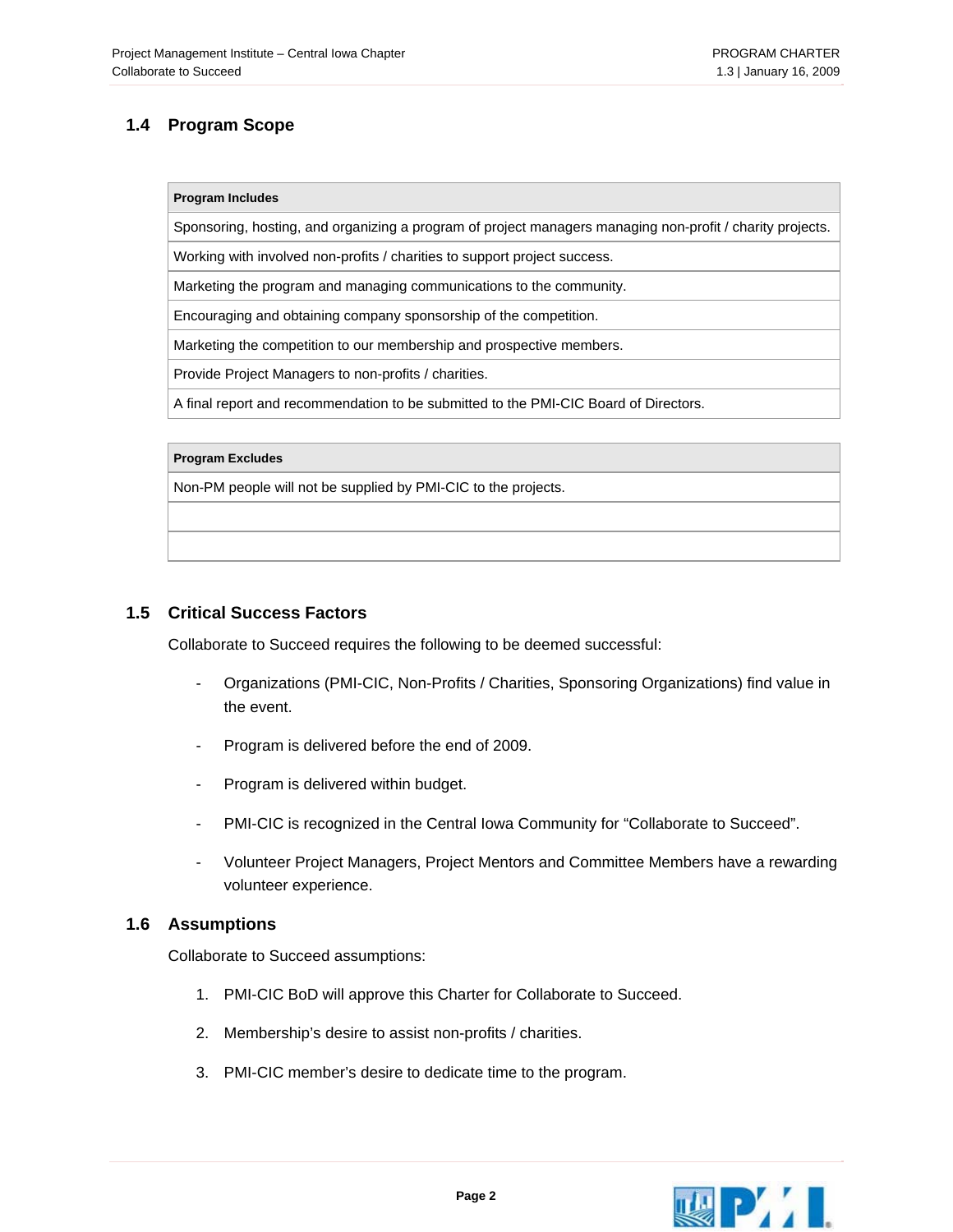- <span id="page-4-0"></span>4. Non-profit's / charities desire to participate in Collaborate to Succeed.
- 5. Non-profit's / charities have Project(s) that can be identified that will be initiated and completed between January 2009 and September 2009.
- 6. PMI-CIC will make charitable donations to the non-profits / charities beyond our membership's time.
- 7. PMI-CIC will fund marketing and outreach efforts associated or in support of Collaborate to Succeed (see budget for details).
- 8. Organizations / Companies have a desire to sponsor the competition.
- 9. Project managers will provide documentation consistent with the PMBOK.

#### **1.7 Constraints**

Collaborate to Succeed constraints:

1. Only a limited number of non-profits / charities / project managers can compete (otherwise the program may become too unwieldy).

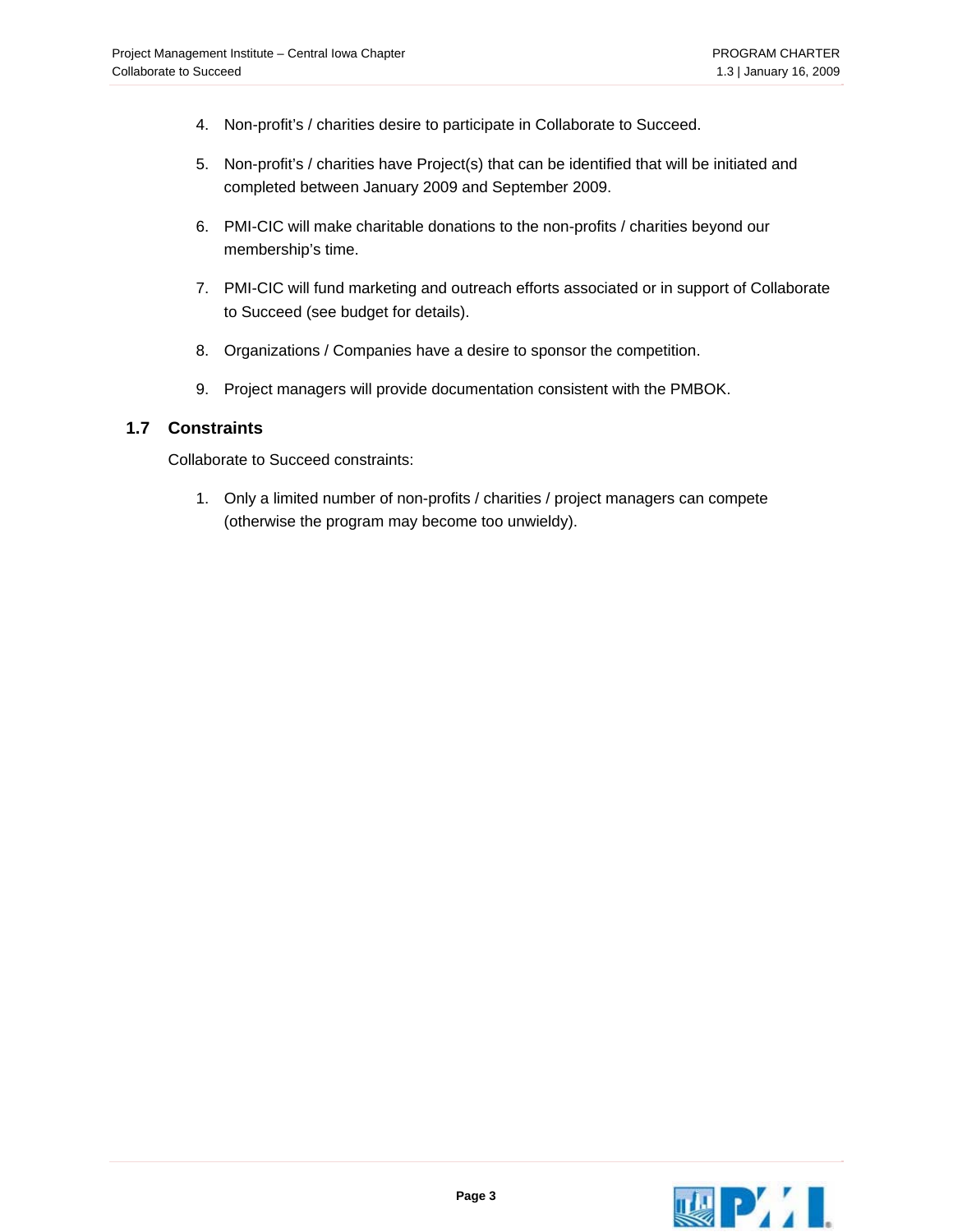### <span id="page-5-0"></span>Section 2. Program Authority and Milestones

### **2.1 Funding Authority**

| Marketing                    | \$2,000 |
|------------------------------|---------|
| <b>Program Support</b>       | \$1,000 |
| Contributions (to charities) | \$2,500 |

#### **Total Funding is \$6,500**

\* See attached budget in appendices.

Funding Authorization Process:

- Initial approval by board of preliminary budget.
- Review and approval of the program budget after Planning.

Receipt Reimbursement:

- All receipt reimbursements will follow the current PMI-CIC by-laws, policies processes and procedures.

### **2.2 Program Oversight Authority**

Several roles provide great benefit to this program. The level of authority for each role is outlined below.

No Authority:

Senior Advisor PM Counsel will review progress on projects, advise, and serve in mentor capacities as desired. They will have no authority, but will be responsible for alerting the PMI-CIC Collaborate to Succeed Committee of any project concerns.

The Director of Volunteerism has the responsibility to assign volunteers as requested by the PMI-CIC Collaborate to Succeed Committee. The Director will have no direct authority over the program.

Level 3 Authority: The project managers will have direct responsibility for their projects in conjunction with their project's non-profit / charity sponsors. Together, they will have direct control and authority over the projects.

Level 2 Authority: The PMI-CIC Collaborate to Succeed Committee Program Manager / Committee Chair has the authority to:

- 1. Spend approved funds
- 2. Seek sponsorship

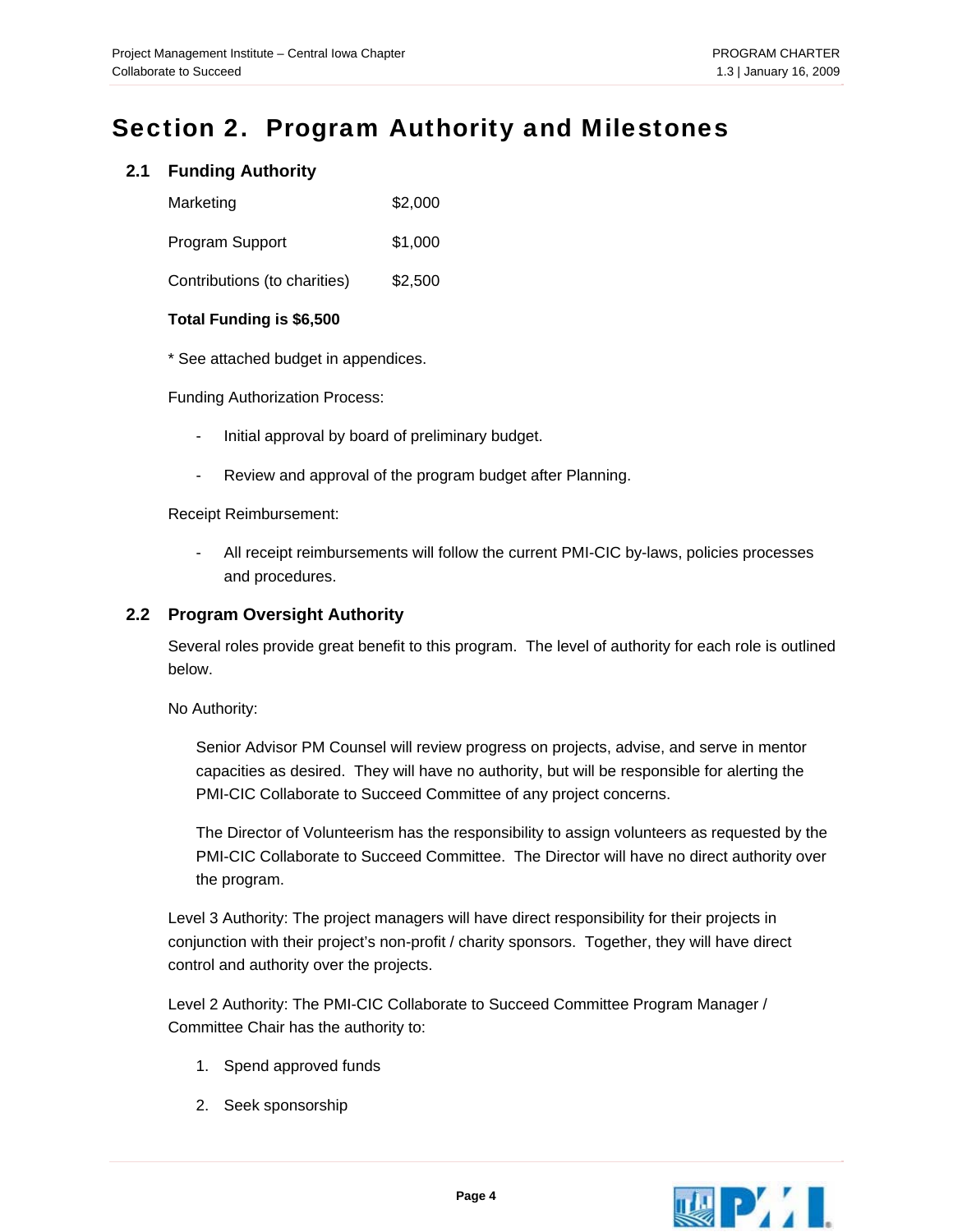- <span id="page-6-0"></span>3. Initiate and maintain contact with outside organizations
- 4. Execute Collaborate to Succeed in accordance with the Program's intention as outlined in this document
- Level 1 Authority: The PMI-CIC board, as the sponsor of this Program, has the authority to:
	- 1. Initiate the Program
	- 2. Allocate funds
	- 3. Halt the Program
	- 4. Cancel funding
	- 5. Review Program documentation when requested
	- 6. Dictate status reporting format (how and when)

#### **2.3 Major Program Milestones**

| <b>Milestone/Deliverable</b>       | <b>Planned Completion Date</b> |
|------------------------------------|--------------------------------|
| Kick-Off                           | January 2009                   |
| Select charities to be supported   | February 2009                  |
| Match charities to PM's            | February 2009                  |
| Match mentors to PM's              | February 2009                  |
| <b>Projects Initiated</b>          | <b>March 2009</b>              |
| <b>Projects Completed</b>          | <b>Fall 2009</b>               |
| Celebration and gifts to charities | November/December<br>2009      |

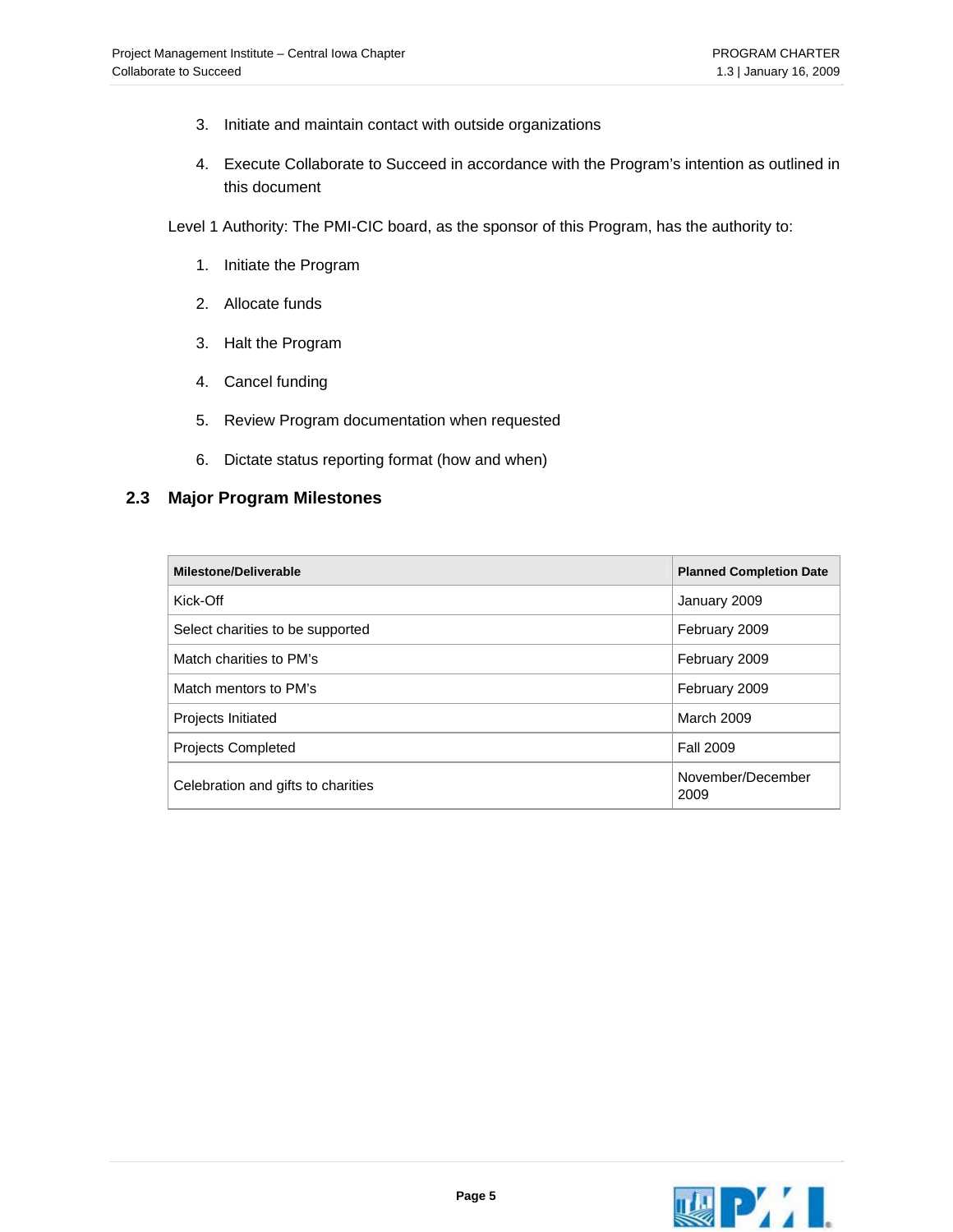# <span id="page-7-0"></span>Section 3. Program Organization

### **3.1 Roles and Responsibilities**

| Role                                    | <b>Responsibility</b>                                                                                                                                                                                                                                                                                                                                                                        |
|-----------------------------------------|----------------------------------------------------------------------------------------------------------------------------------------------------------------------------------------------------------------------------------------------------------------------------------------------------------------------------------------------------------------------------------------------|
| PMI-CIC Board                           | Review and approve Program, review status                                                                                                                                                                                                                                                                                                                                                    |
| Committee Chair / Program<br>Manager    | Execute the Collaborate to Succeed program consistent with the PMBOK.                                                                                                                                                                                                                                                                                                                        |
| Committee                               | Execute Collaborate to Succeed by providing the infrastructure required for<br>the program and manage all facets of the program. This includes, but is not<br>limited to:<br>Initiating and maintaining relationships with chosen non-<br>$\overline{\phantom{a}}$<br>profits / charities<br>Escalating program issues to the Program Manager<br>Initiate and support PR / Marketing efforts |
| Director of<br>Communications           | Provide timely responses of reviews of written 'public' material (material<br>intended for audiences outside of the Program).                                                                                                                                                                                                                                                                |
| Director of Volunteerism                | Obtain volunteers for Collaborate to Succeed.                                                                                                                                                                                                                                                                                                                                                |
| <b>News Organizations</b>               | Report relevant news (Collaborate to Succeed!)                                                                                                                                                                                                                                                                                                                                               |
| Unassociated Non-Profits /<br>Charities | Receive updates / news on Collaborate to Succeed.                                                                                                                                                                                                                                                                                                                                            |
| Employers / Organizations               | Receive updates and participate where and when appropriate (possible<br>sponsorships).                                                                                                                                                                                                                                                                                                       |
| Senior Advisor PM<br>Counsel            | Review project materials and provide feedback to both the project managers<br>and the Committee.                                                                                                                                                                                                                                                                                             |
| <b>Project Managers</b>                 | Execute quality project management according to the PMBOK on non-profit /<br>charity projects.                                                                                                                                                                                                                                                                                               |
| Non-Profits / Charities                 | Sponsor projects.                                                                                                                                                                                                                                                                                                                                                                            |
| Membership                              | Observe and support Collaborate to Succeed efforts.                                                                                                                                                                                                                                                                                                                                          |

### **3.2 Program Facilities and Resources**

| <b>Resource Requirement</b>       | <b>Responsibility</b> |
|-----------------------------------|-----------------------|
| PMI-CIC Website space /<br>access | Program Sponsor       |
| <b>PMI-CIC Newsletter space</b>   | Program Sponsor       |
|                                   |                       |
|                                   |                       |

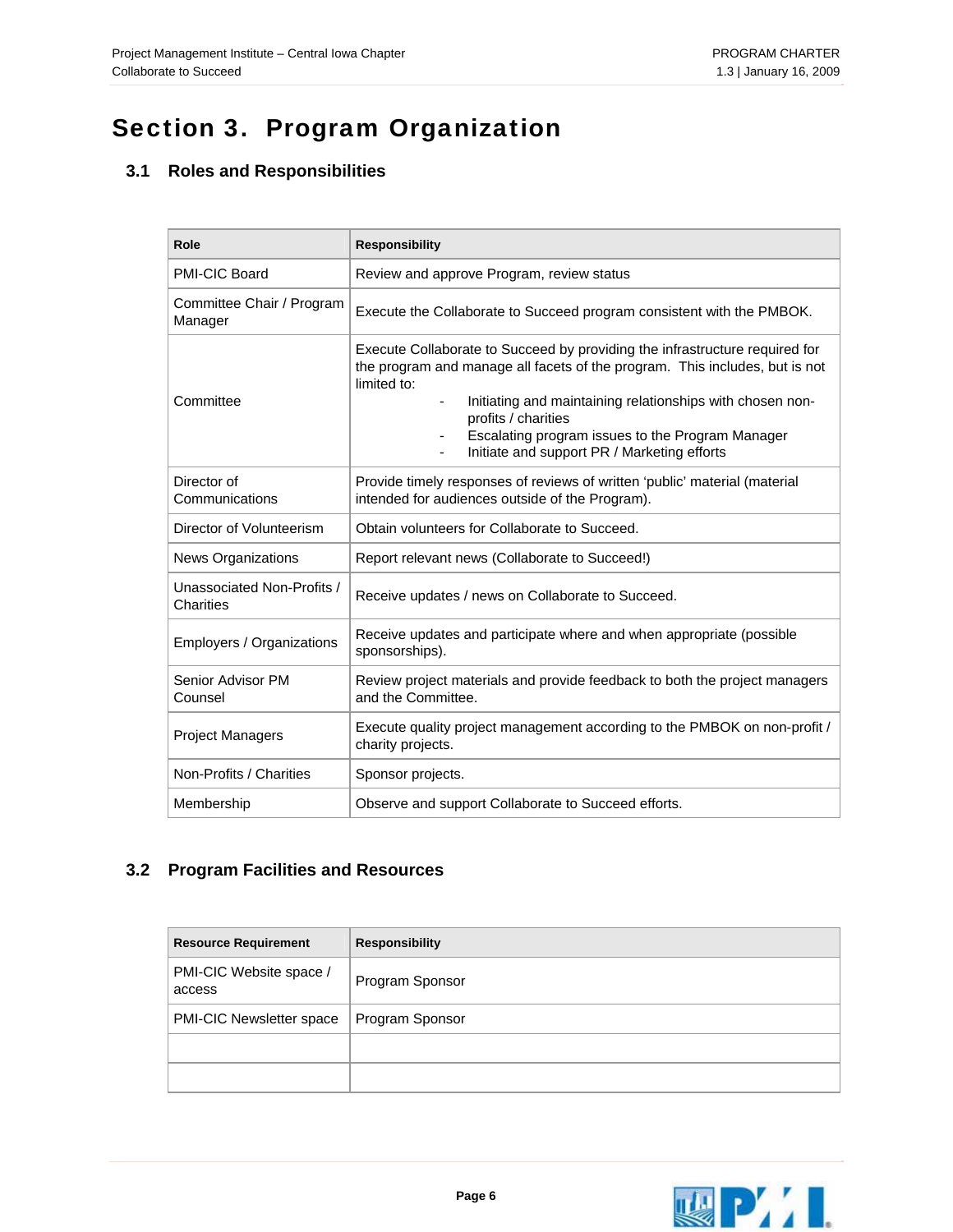| <b>Resource Requirement</b> | <b>Responsibility</b> |
|-----------------------------|-----------------------|
|                             |                       |
|                             |                       |

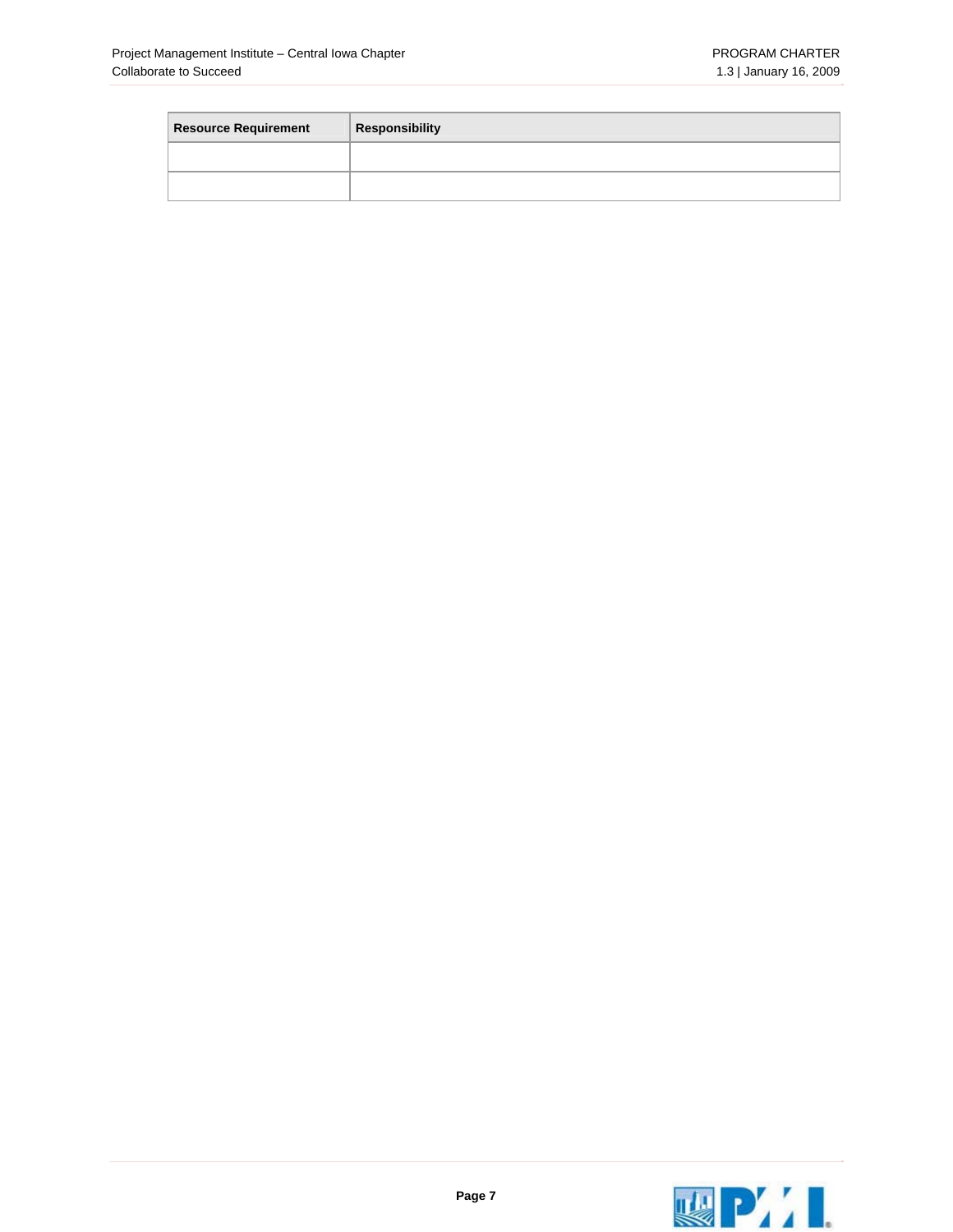## <span id="page-9-0"></span>Section 4. Points of Contact

| <b>Primary Contact</b>   | Name/Title/Organization | <b>Phone</b> | Email                              |
|--------------------------|-------------------------|--------------|------------------------------------|
| Dave Hudson              | Program Manager         | 515-771-3293 | david.hudson<br>@us.sogeti.co<br>m |
| <b>Secondary Contact</b> | Name/Title/Organization | <b>Phone</b> | Email                              |
| Jessica Pendleton        | Program Sponsor         | 515-554-2847 | jessica.pendleto<br>n@mchsi.com    |

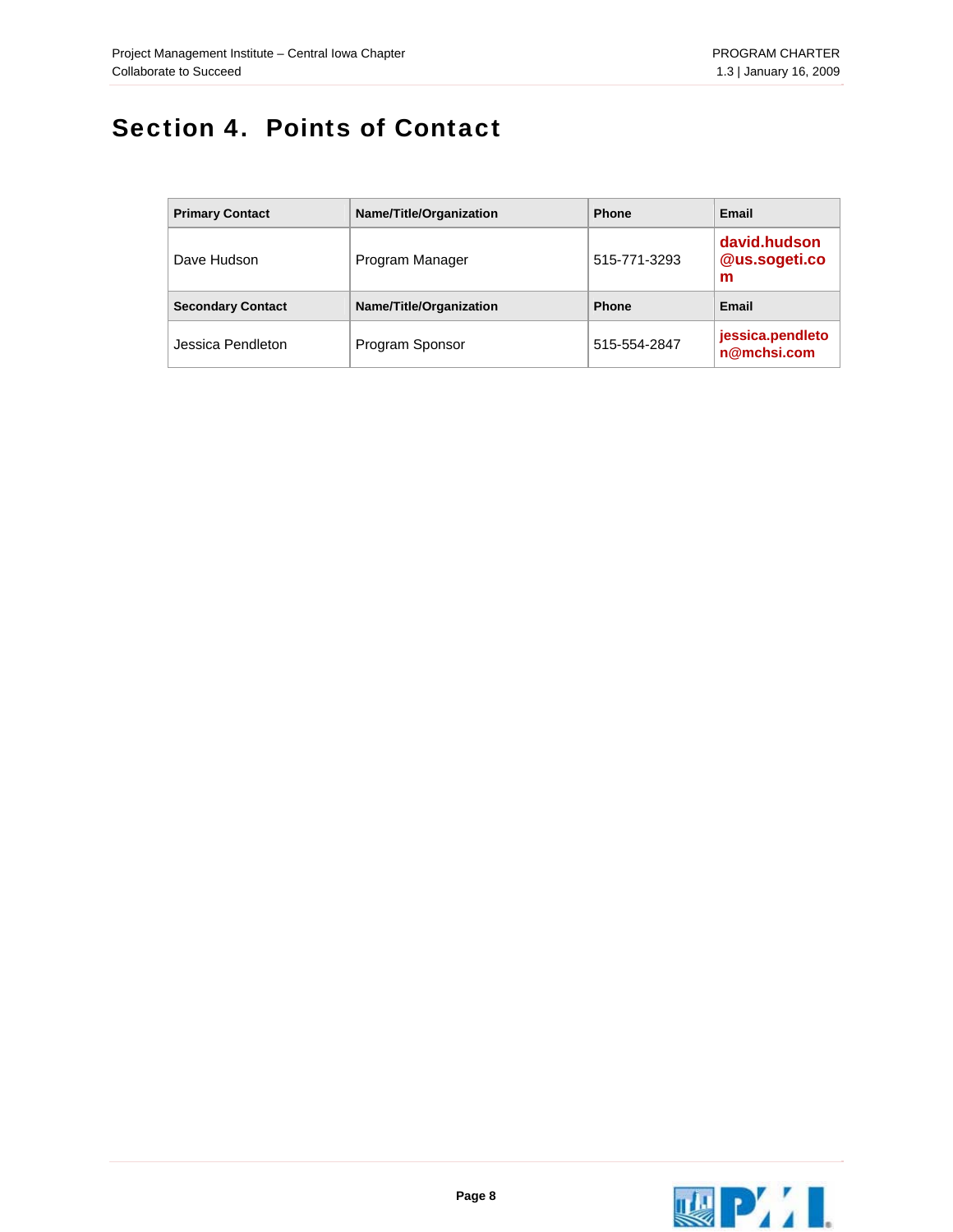# <span id="page-10-0"></span>Section 5. Revision History

*Identify document changes.* 

| <b>Version</b> | Date     | <b>Name</b>       | <b>Description</b>                                                                                            |
|----------------|----------|-------------------|---------------------------------------------------------------------------------------------------------------|
| 1.1            | 11/24/08 | Jessica Pendleton | Updates based on PMI CIC board feedback<br>(Jan Post and Jim Allen).                                          |
| 1.2            | 12/15/08 | Jessica Pendleton | PMI-CIC board approved charter and<br>approved preliminary budget of \$500.                                   |
| 1.3            | 1/16/09  | Dave Hudson       | Updates to further specify scope,<br>assumptions, and constraints.                                            |
| 1.4            | 1/23/09  | Dave Hudson       | Removed emphasis on a competition in favor<br>of having a program that is highly visible in<br>the community. |
|                |          |                   |                                                                                                               |
|                |          |                   |                                                                                                               |